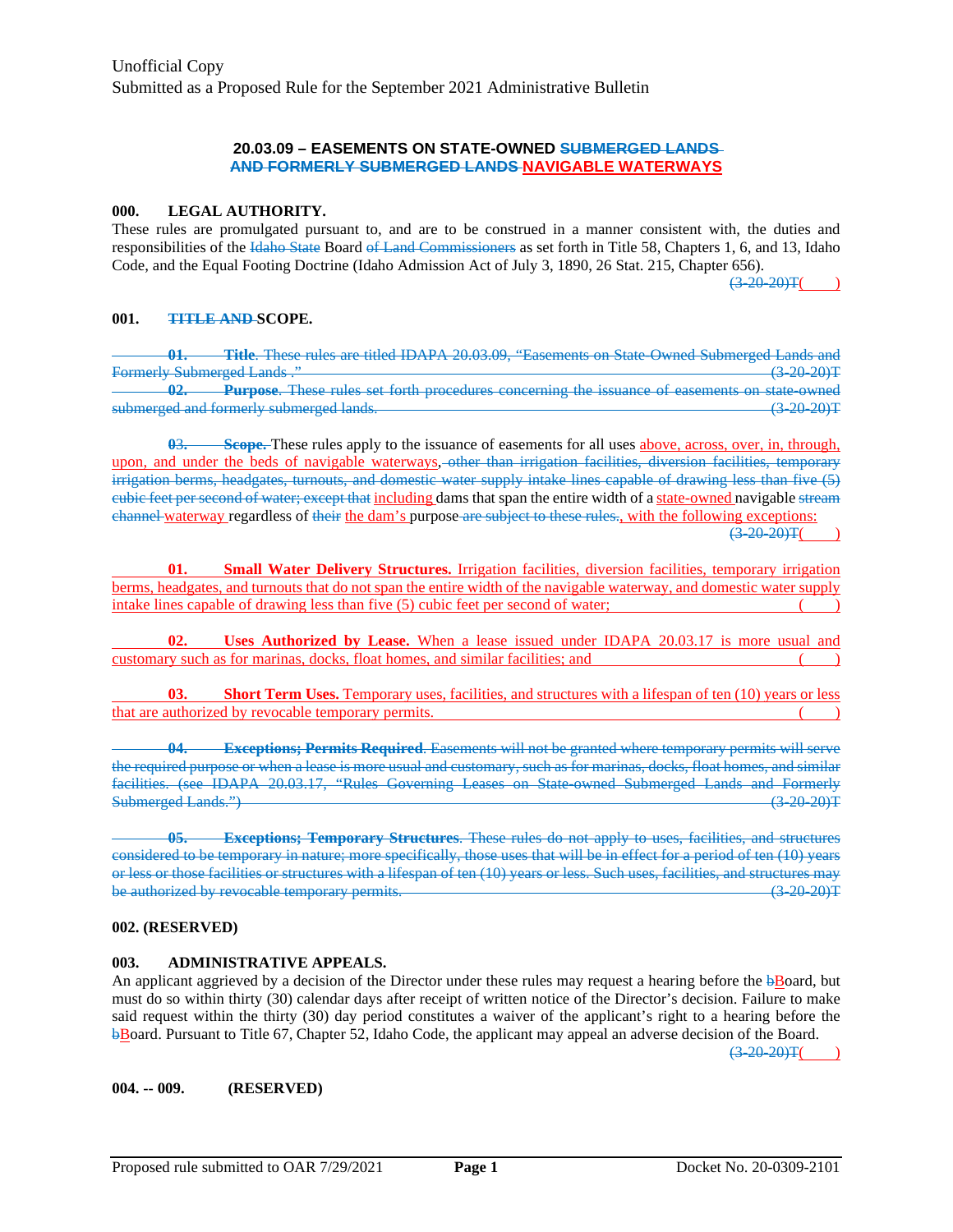### **010. DEFINITIONS.**

**01. Artificial High Water Mark**. The high water elevation above the natural or ordinary high water mark resulting from construction of man-made dams or control works and impressing a new and higher vegetation line (Section 58-1302(d), Idaho Code). (3-20-20)T

**0201. Board**. The Idaho State Board of Land Commissioners or such representative as may be designated by the board its designee.  $(3-20-20)$ T(

**0302. Dam**. Any artificial barrier, placed across a navigable river or stream channel or watercourse.  $(3-20-20)$ T

**0403. Department**. The Idaho Department of Lands. (3-20-20)T

**0504. Director**. The Director of the Idaho Department of Lands or such representative as may be designated by the Director his designee.  $(3-20-20)$ T(

**0605. Easement**. A non-possessory interest held by one person in land of another person whereby the first person is accorded use for a portion of such land in land for a specific purpose including rights of way. Such interest may be limited to a specific time frame. may be limited to a specific timeframe.  $\left(3-20-20\right)\text{T}$  (3)

**07. Formerly Submerged Lands**. Formerly submerged beds of state-owned navigable lakes, rivers, and streams which have either been filled or have subsequently become uplands because of human activities, i.e., dikes, berms, seawalls, etc. Included are islands that have been created on submerged lands by natural processes or<br>human activities since the date of statehood (July 3, 1890). human activities since the date of statehood  $(July 3, 1890)$ .

**0806. Grantee**. The party to whom the easement is granted and their assigns and successors-in-interest.  $(3-20-20)$ T(

**0907. Grantor**. The State of Idaho and its assigns and successors-in-interest.  $\left(3-20-20\right)T$ 

**1008. Hydroelectric Facilities**. The dam, diversion, penstock, transmission lines, water storage area, powerhouse and other facilities related to generating electric energy from water power. (3-20-20)T

**1109. Market Value**. The amount in cash, or on terms reasonably equivalent to cash, for which in all probability the property would be sold by a knowledgeable owner willing but not obligated to sell to a knowledgeable purchaser who desired but is not obligated to buy. The most probable price at a specified date, in cash, or on terms reasonably equivalent to cash, that the property should bring in a competitive and open market under all conditions requisite to an arm's-length sale, the buyer and seller each acting prudently and knowledgeably, and assuming the price is not affected by undue stimulus.  $\left(3, 20, 20\right)$ price is not affected by undue stimulus.

**1210. Natural or Ordinary High Water Mark**. The line which that the water impresses upon the soil by covering it for a sufficient periods of time to deprive the soil of its vegetation and destroy its value for agricultural purposes (Section 58-104(9), Idaho Code). When the soil, configuration of the surface, or vegetation has been altered by man's human activity, the natural or ordinary high water mark shall will be located where it would have been if this alteration had not occurred. this alteration had not occurred.

**1311. Person**. A An individual, corporation, partnership, limited liability company, an association, a joint venture or a corporation trust, unincorporated organization or other legal entity qualified to do business in the Sstate of Idaho, and any federal, state, county, or local unit of government, or an individual.  $\left(3-20-20\right)\text{T}$ 

**1412. Right-of-Way**. The privilege that one (1) person, or persons particularly described, may have of passing over the land of another in some particular line. Usually an easement over the land of another. (3-20-20)T

**15. Submerged Lands**. The state-owned beds of navigable lakes, rivers, and streams lying below the natural or ordinary high water marks. (3-20-20) and the state of the state of the state of the state of the state of the state of the state of the state of the state of the state of the state of the state of the state of t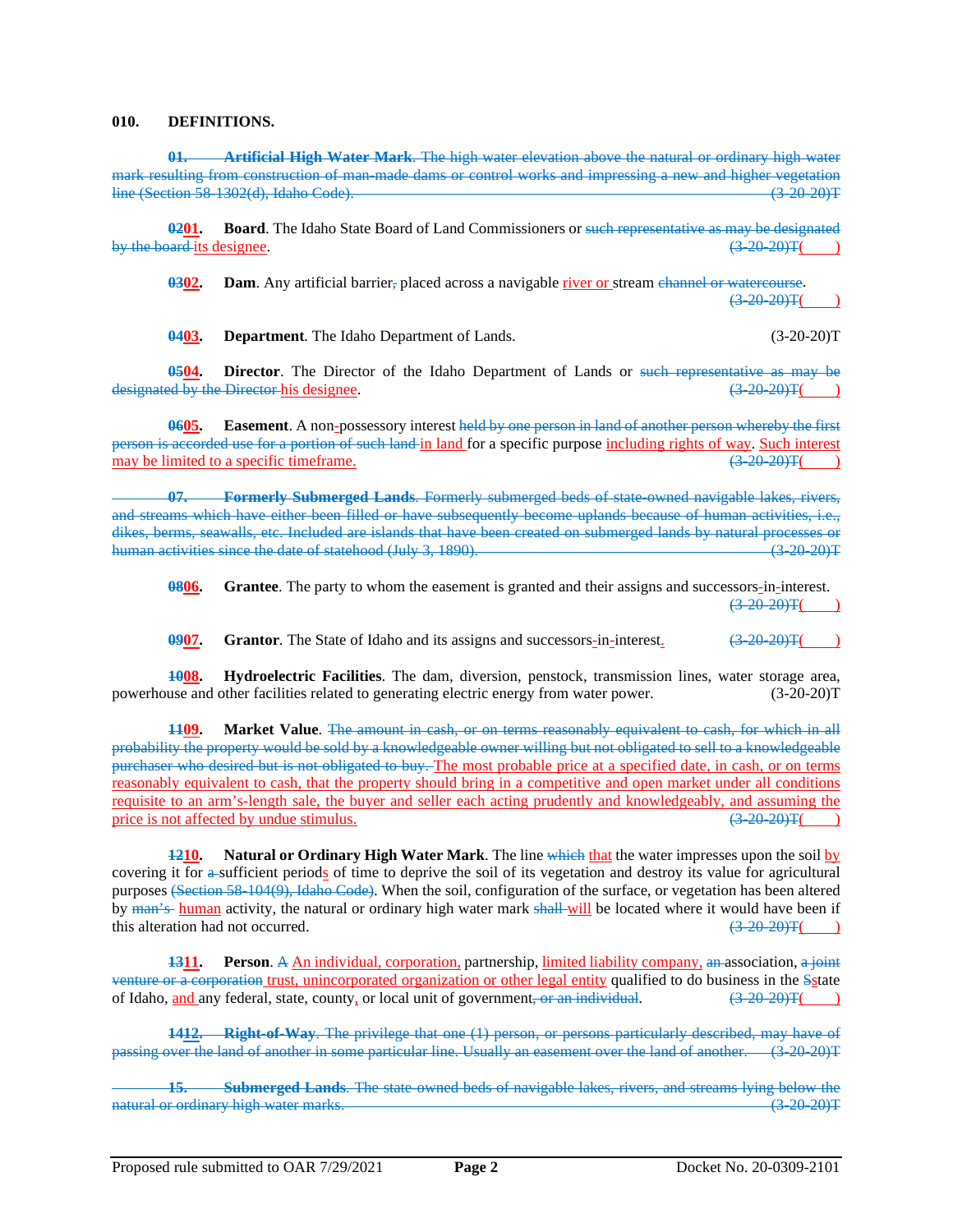**12. State-Owned Navigable Waterways** and **Navigable Waterways.** As used in these rules, the beds of all navigable waterways up to the natural or ordinary high water mark as of the date Idaho was admitted into statehood. This includes any such bed that was formerly submerged and subsequently filled, and is now uplands because of human activity (e.g., dikes, berms, jetties) or by natural processes, and includes islands within navigable waterways resulting from human activity or by natural processes.

**13. Temporary Permit.** A revocable instrument authorizing a specific use on navigable waterways usually issued for five  $(5)$  years or less, but that may be issued for up to ten  $(10)$  years.

**1614. Uplands**. The land bordering on navigable lakes, rivers, and streams waterways.  $(3-20-20)$ T(

# **011. POLICY.**

**01. Regulation of the Beds of Navigable Waters**. It is the policy of the State of Idaho to regulate and control the use or disposition of lands in the beds of navigable lakes, rivers, and streams to the natural or ordinary high water mark thereof, waterways so as to provide for their commercial, navigational, recreational or other public use; provided, that the **bBoard shall-will** take no action in derogation of or seeking to interfere with the riparian or littoral rights of the owners of upland property abutting or adjoining such lands (Section 58-104, Idaho Code) land owners.  $(3-20-20)$ T(

**a.** These rules shall will not be construed as adversely affecting any valid existing rights easement or the Department prior to May 23, 1984.  $(3-20-20)$ other right granted by the Department prior to May 23, 1984.

**b.** The **bBoard** or Director shall will not grant an easement for any use, facility, or structure that would impair those uses of submerged and formerly submerged lands navigable waterways protected under the public trust doctrine.  $\sqrt{(3-20-20)}$  T( $\sqrt{(3-20-20)}$ )T( $\sqrt{(3-20-20)}$ )T( $\sqrt{(3-20-20)}$ 

**02. Exercise of State Title**. The sState of Idaho exercises its title over the beds of all lakes, rivers, and streams that are navigable in fact. The department will respond to requests or inquiries as to which lakes, rivers, and streams are deemed navigable in fact. Additional iInformation about lakes, rivers, and streams deemed navigable by the sState of Idaho is available from the Department.  $\frac{(3-20-20)T(1)}{T}$ the  $s$ State of Idaho is available from the Department.

**03. Stream Channel and Encroachment Permits**. Issuance of an easement shall be is contingent upon the applicant first obtaining a stream channel alteration permit if required by the Idaho Department of Water Resources, pursuant to Title 42, Chapter 38, Idaho Code, or a lake encroachment permit if required by the Department, pursuant to the Lake Protection Act, Section 58-1301, Idaho Code Title 58, Chapter 13, Idaho Code.

 $(3-20-20)$ T(

**04. Other Permits**. Issuance of an easement shall-does not relieve an applicant of acquiring other permits and licenses that are required by law.  $(3-20-20)$ T(

**05. Existing Easements**. These rules apply to existing easements on submerged or formerly submerged lands navigable waterways. However, it shall is not be necessary for a person possessing a valid easement on the effective date of these rules obtained on or after May 23, 1984 to file a new <u>easement</u> application <del>pursuant to these rules</del> if the location or use of the easement has not changed.  $(3.20, 20)$   $(3.20, 20)$ rules if the location or use of the easement has not changed.

**06. Existing Permits**. Any person holding a permit, issued after May 23, 1984 during the pendency of the promulgation of these rules, for right-of-way on submerged or formerly submerged lands shall convert the permit to an easement upon payment of fees and compensation in the amount provided for by these rules. (3-20-20)T

**0706. Limitation on Easement Grant**. An easement grants only such interest to the grantee as is specified within the document, including the legal right to occupy and use the submerged or formerly submerged lands navigable waterways for the specified purpose in the easement without interference by the grantor, except as otherwise provided by law. The legal right to use the submerged or formerly submerged lands navigable waterways for all other purposes not inconsistent with the grantee's interest remains with the grantor.  $\left(3\frac{20}{20}\right)T$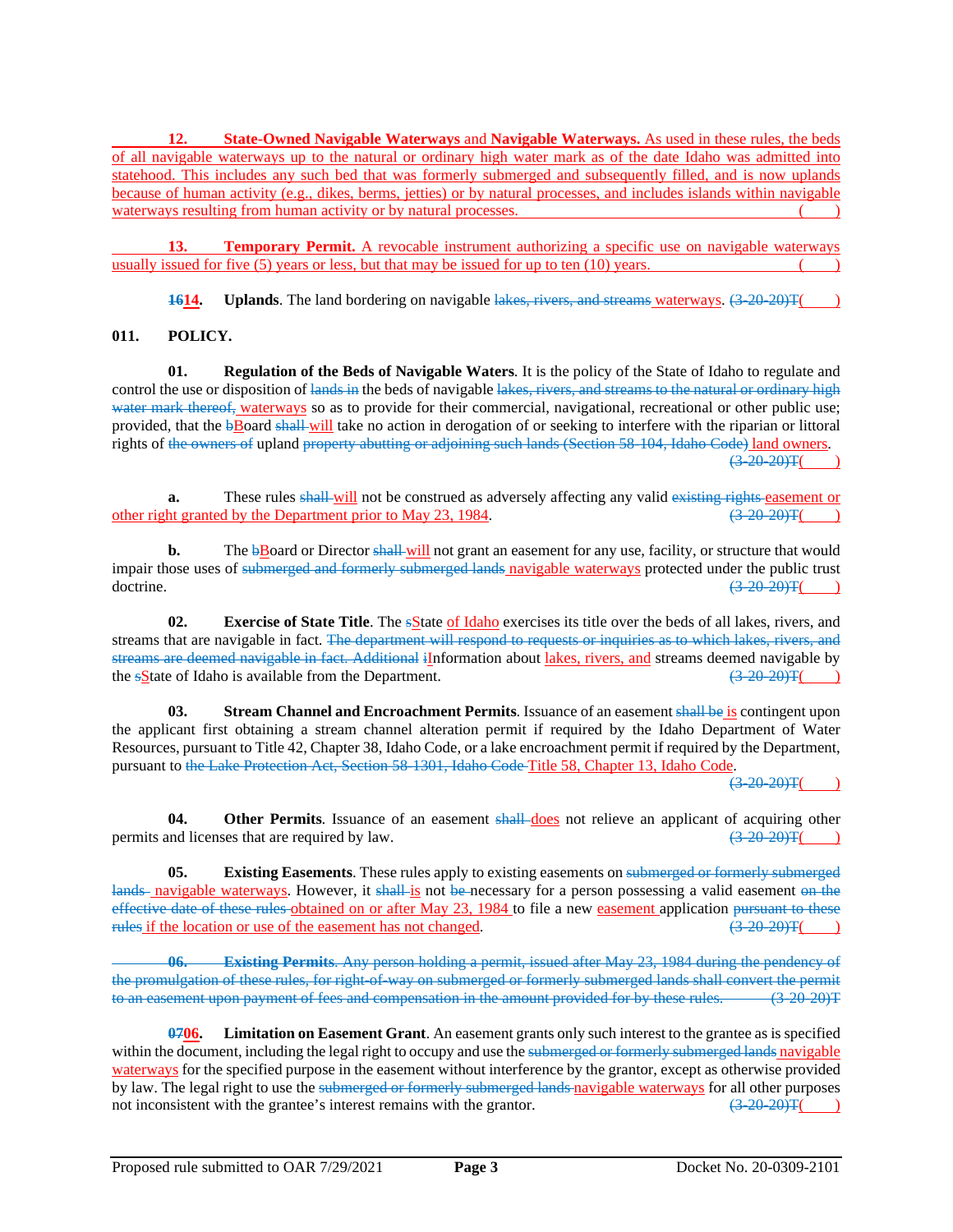**0807. Minimum Width**. The minimum width of any easement granted shall be is eight (8) feet.

 $(3-20-20)T($ 

## **012. -- 019. (RESERVED)**

## **020. FEES AND COMPENSATION.**

**01. Administrative Fee**. There shall be a one-time nonrefundable administrative fee of three hundred dollars (\$300) for any use, facility, or structure requiring an easement under these rules. Applications for easements must be accompanied by a one-time nonrefundable administrative fee of five hundred dollars (\$500). No supplemental compensation, in excess of the one-time administrative this fee, shall is required for the following:  $(3-20-20)T($ 

**a.** An easement for a use, facility, or structure for which the navigable lake, river, or stream waterway poses an obstacle or barrier for construction or operation of the use, facility, or structure, or where the applicant demonstrates, and the Director or Board concurs, that the impact of the use, facility, or structure on the navigable waterways is less than the impact on the other values associated with the adjacent upland such as conservation of resources, significant cost savings to the public, or accessibility.  $\left(3\frac{20}{20}\right)$   $\left(3\frac{20}{20}\right)$ 

**b.** An easement for a dam that does not produce hydroelectric power and is less than ten (10) feet in height (as measured from the natural stream-bed at the downstream side).  $(3-20-20)T($ 

**02. Supplemental Compensation**. In addition to the one-time nonrefundable administrative fee of three hundred dollars (\$300) in Subsection 020.01, supplemental compensation will be is required for:  $(3-20-20)T($  )

**a.** New and renewed easements for all dams of any size that produce hydroelectric power and all dams that are ten (10) feet and higher (as measured from the natural stream bed at the downstream side). Supplemental compensation for all such easements shall be is one thousand dollars  $(\$1,000)$ , and for a dam including associated hydroelectric facilities<del>, there shall be w</del>ill also have an additional <del>one-time</del> payment of five dollars (\$5) per megawatt of installed capacity per as determined by the nameplate rating of said that facility. If the facility is situated on a Snake River segment that is a common border with the state of Oregon or the state of Washington, the installed capacity shall will be prorated based on the location of the common border across the dam's centerline for the purpose of calculating the compensation. Total compensation for a new or renewed easement–issued for a dam including associated hydroelectric facilities shall not exceed facility is a maximum of twenty thousand dollars (\$20,000). If an easement for a hydroelectric facility has been issued prior to relicensing, the fee will be prorated based on a fifty (50) year use period. The fee for annual extensions that are frequently issued by United States Federal Energy Regulatory Commission (FERC) because of permitting delays prior to issuance of the major FERC license will be prorated based on a fifty (50) year use period.  $\left(3-20-20\right)T$ 

**b.** An easement over submerged and formerly submerged lands, navigable waterways for any use, facility, or structure, that is not a dam or hydroelectric facility, which and would use navigable waterways as a substitute for, or to reduce or eliminate the use of, uplands. Supplemental compensation for such easements shall-will be a one-time payment based on the market value of the submerged or formerly submerged lands adjacent uplands on which the use is avoided. In the case of filled lands, the value will be based on the highest and best use of the adjacent uplands. The compensation shall will be determined by appraisal. For purposes of this subsection, the per acre value of the submerged or formerly submerged lands shall be the same as the per acre value of the adjacent uplands for which the submerged or formerly submerged lands shall serve as a substitute or in the case of filled lands, the per acre value shall be based on its highest and best use. Adjacent uplands are uplands bordered on one (1) side by the water body and extending landward at least one (1) lot in depth or three hundred (300) feet, whichever is greater.

 $(3-20-20)$ T(

**03. Appraisal**. The easement appraisal of the easement normally will be performed by qualified Department staff. If so desired by the applicant and agreed to by the Director, the applicant may provide the appraisal, which must be acceptable to and meet the specifications set by the Director. will be conducted by a licensed appraiser selected by the Department, although the applicant may propose an appraiser to the Department. The Department will provide appraisal instructions. The appraisal will be performed in a timely manner, and a copy sent to the Department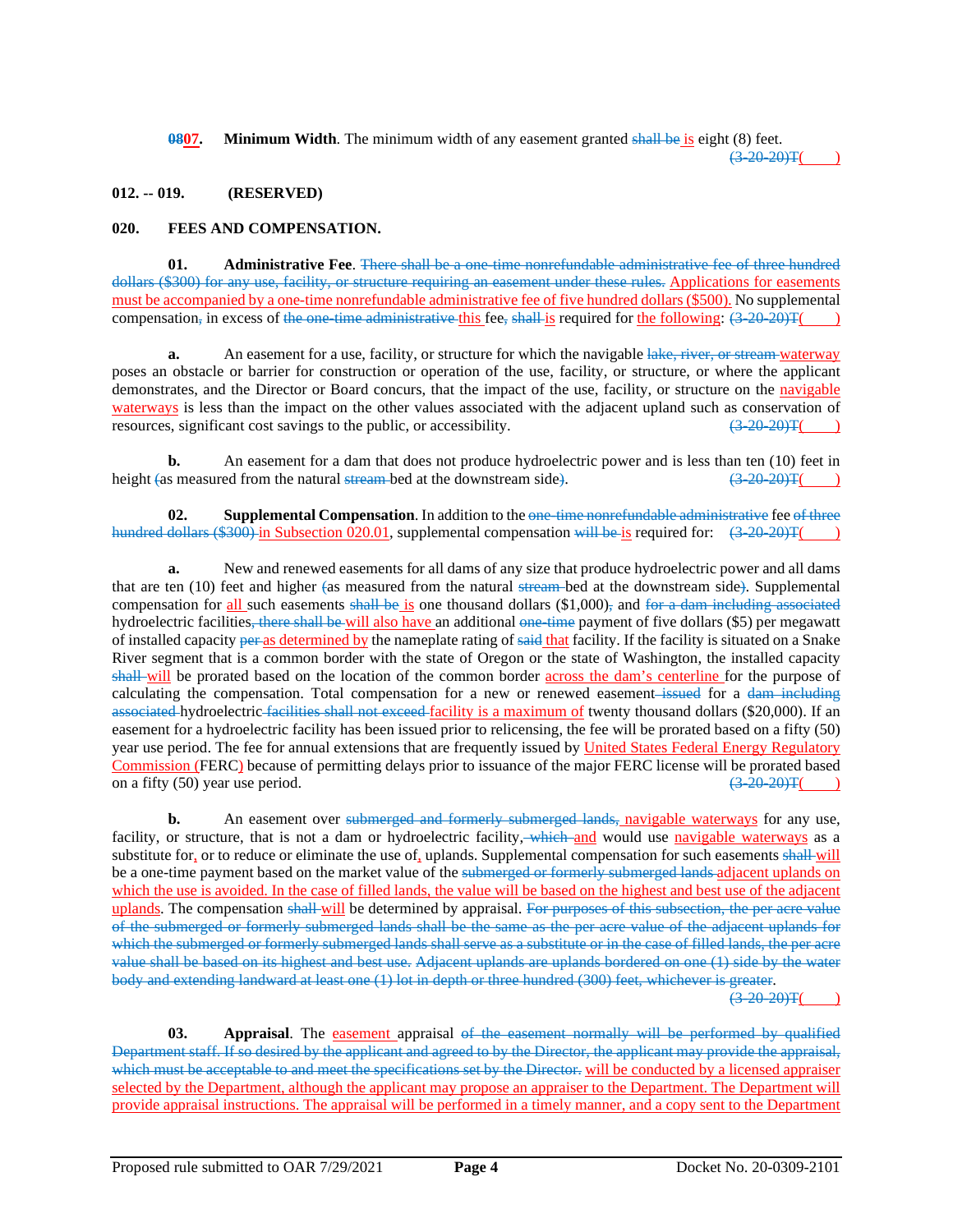**04. Cost of Appraisal**. Where the appraisal is performed by department staff, the appraisal costs shall be the actual cost and shall be charged to the applicant in addition to those costs outlined in Subsections 020.01 and 020.02. These costs shall include transportation, personnel costs (including per diem), and administrative overhead. An itemized statement of these costs shall be provided to the applicant. The appraisal fee shall be billed separately<br>from the nonrefundable administrative fee established in Subsection 020.01 from the nonrefundable administrative fee established in Subsection  $020.01$ .

## **021. -- 029. (RESERVED)**

## **030. TERM OF EASEMENT.**

**01. Permanent Uses**. A permanent easement will be issued for uses, facilities, and structures that are normally considered permanent in nature, such as bridges, utility crossings, highway fills, and dams. (3-20-20)T

**02. Term Easements**. A term easement will be issued for a specific time period of ten (10) to fifty-five (55) years and will be issued for those uses, facilities, and structures not normally considered permanent in nature.  $(3-20-20)T$ 

**03. Federally Licensed Facilities**. The term of an easement for all federally licensed hydroelectric facilities on submerged or formerly submerged lands shall be navigable waterways will run concurrently with the term of such license issued by the United States Federal Energy Regulatory Commission (FERC), or its successor, authorizing the facility. Easements for hydroelectric facilities for which FERC has issued a conduit exemption shall will not exceed fifty-five (55) years.  $\left(3-20-20\right)T($  )

### **031. -- 039. (RESERVED)**

### **040. USE, FACILITY, OR STRUCTURE MODIFICATION.**

Modification of an existing use, facility, or structure shall-will require an easement or an amendment to an existing easement and shall-will be processed in the same manner as a new application. Modification includes expanding the use or easement area, or changing the location of the use or easement area. Modification does not include ordinary maintenance, repair, or replacement of existing structures such as poles, wires, and cables.  $\left(\frac{320-20}{$ maintenance, repair, or replacement of existing structures such as poles, wires, and cables.

#### **041. -- 049. (RESERVED)**

#### **050. ASSIGNMENTS.**

**01. Assignment Fee**. Easements may be assigned upon prior approval of the Director. The assignor and assignee must complete the  $\frac{dD}{dp}$  and  $\frac{dD}{dp}$  assignment form and forward it and the nonrefundable assignment fee of fifty dollars (\$50) to any dDepartment office fee of fifty dollars (\$50) to any  $\frac{dD}{dx}$  epartment office.

**02. Prior Written Consent**. An assignment is not valid without the written consent of the Director which shall-will not be unreasonably withheld. The Department shall-will work diligently to complete assignments within sixty (60) days after receipt of the standard assignment forms and all associated information. $(3-20-20)T($ 

**03. Multiple Assignments**. If all state easements held by a grantee are assigned at one time, only one (1) assignment fee shall be required. (3-20-20)T

## **051. -- 059. (RESERVED)**

#### **060. ABANDONMENT, RELINQUISHMENT, AND TERMINATION.**

**01. Section 58-603, Idaho Code**. The provisions of Section 58-603, Idaho Code relating to rights-ofway apply to all easements over state-owned submerged and formerly submerged lands navigable waterways.

 $(3, 20, 20)$ T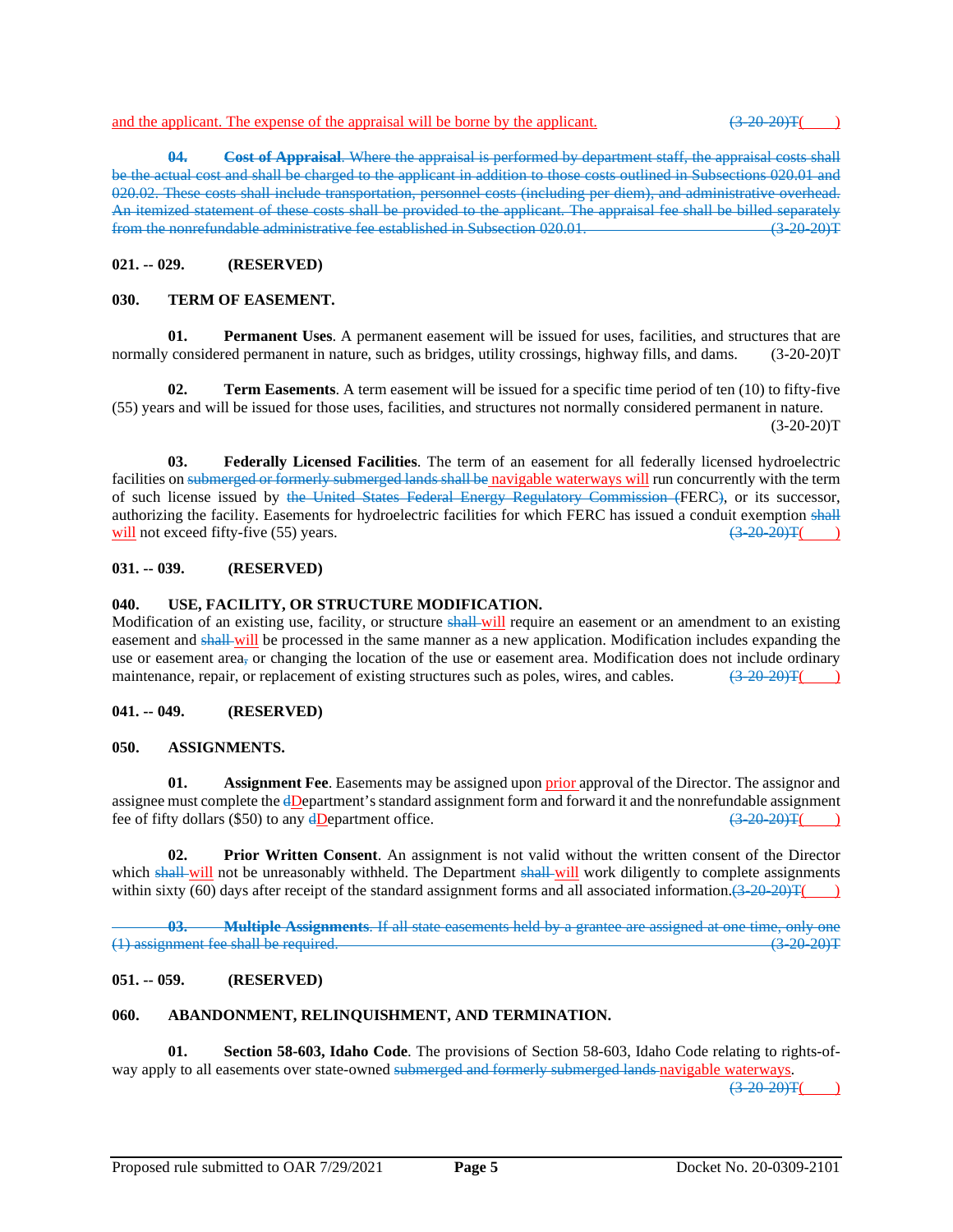**02. Non-Use**. Upon termination of an easement for any eause reason, the Director shall will provide the grantee with a specific, but reasonable, period of time (up to twelve (12) months) to remove all facilities or structures. Failure to remove all facilities or structures within such time period established by the Director shall will be deemed a trespass on submerged and formerly submerged lands state-owned navigable waterways.  $(3-20-20)T($ a trespass on submerged and formerly submerged lands state-owned navigable waterways.  $(3\overline{20\overline{20\overline{20}}T($ 

**03. Voluntary Relinquishment**. The grantee may voluntarily relinquish the easement at any time by submitting a letter or relinquishment form in recordable format to the state of Idaho Department. Voluntary relinquishment of an easement does not waive or forgive the any accrued obligation of the easement holder including the obligation to remove facilities as required in Subsection 060.02.  $\left(3\frac{20}{20}\right)\left(3\frac{20}{20}\right)$ 

## **061. -- 069. (RESERVED)**

## **070. PROCEDURE.**

| 01. | <b>Contents of Application.</b> An easement application shall-submitted to the Department must contain: |                 |
|-----|---------------------------------------------------------------------------------------------------------|-----------------|
|     |                                                                                                         | $(3-20-20)$ T() |
| а.  | A letter of request stating the purpose of the easement;                                                | $(3-20-20)T$    |
| b.  | A plat of right of way in triplicate survey of the easement; and                                        | $(3-20-20)$ T(  |

**c.** One (1) copy of an acceptable written description based on a survey of the centerline or a metes and bounds survey of the easement tract. The applicant may also describe the area occupied by existing uses, facilities, or structures by platting the state-owned submerged or formerly submerged lands navigable waterways affected by the use and showing surveyed or scaled ties (to a legal corner) at the points where the use enters and/or leaves the parcel navigable waterways.  $\left(3-20-20\right)\text{F(}$ 

**02. Engineer Certification**. All maps, plans, and field notes attached to an application for rights-ofway for ditches and reservoirs governed by Section 58-601, Idaho Code, shall must be certified by the engineer under whose direction such surveys or plans were made and <del>four (4) copies f</del>iled with the Department and <del>one (1) copy filed</del> with the Idaho Department of Water Resources. with the Idaho Department of Water Resources.

**03. Decision on Application**. Upon proper application and payment of the nonrefundable administrative fees, appraisal costs, and supplemental compensation required pursuant to these rules, the Director may, after appropriate review and consideration of the facts and the law, grant an easement on and over submerged or formerly submerged lands encumbering navigable waterways for any public or private purpose. The Director may deny an application for easement upon a finding that issuance would not be consistent with law or these rules. Such denial or approval shall will be in writing within six (6) months of the receipt of the a complete application.

 $(3-20-20)$ T(

**04. Director's Decision**. The Director may grant and renew easements in all cases except when the compensation will exceed ten twenty-five thousand dollars (\$1025,000), exclusive of the payment for any damage or impairment of rights to the remainder of the property. impairment of rights to the remainder of the property.

**05. Board Decision**. Easement applications where compensation exceeds ten twenty-five thousand dollars ( $$1025,000$ ), or that are of a complex and unusual nature as determined by the Director, shall will be presented to the Board for appropriate action.  $\left(3-20-20\right)T$ 

**06. Where to Submit**. An easement application may be submitted to any office of the Department.  $(3-20-20)T$ 

**0706. Notification** of Approval. If the application is approved, the applicant shall will be notified in writing of the amount due to the Department. <u>If the application is denied, the applicant will be notified in writing of the reasons for the denial.  $\left(3\right.20\right.20\left.7\right)$ </u> the reasons for the denial.

**08. Denial of Application**. If the application is denied, the applicant shall be notified in writing of the